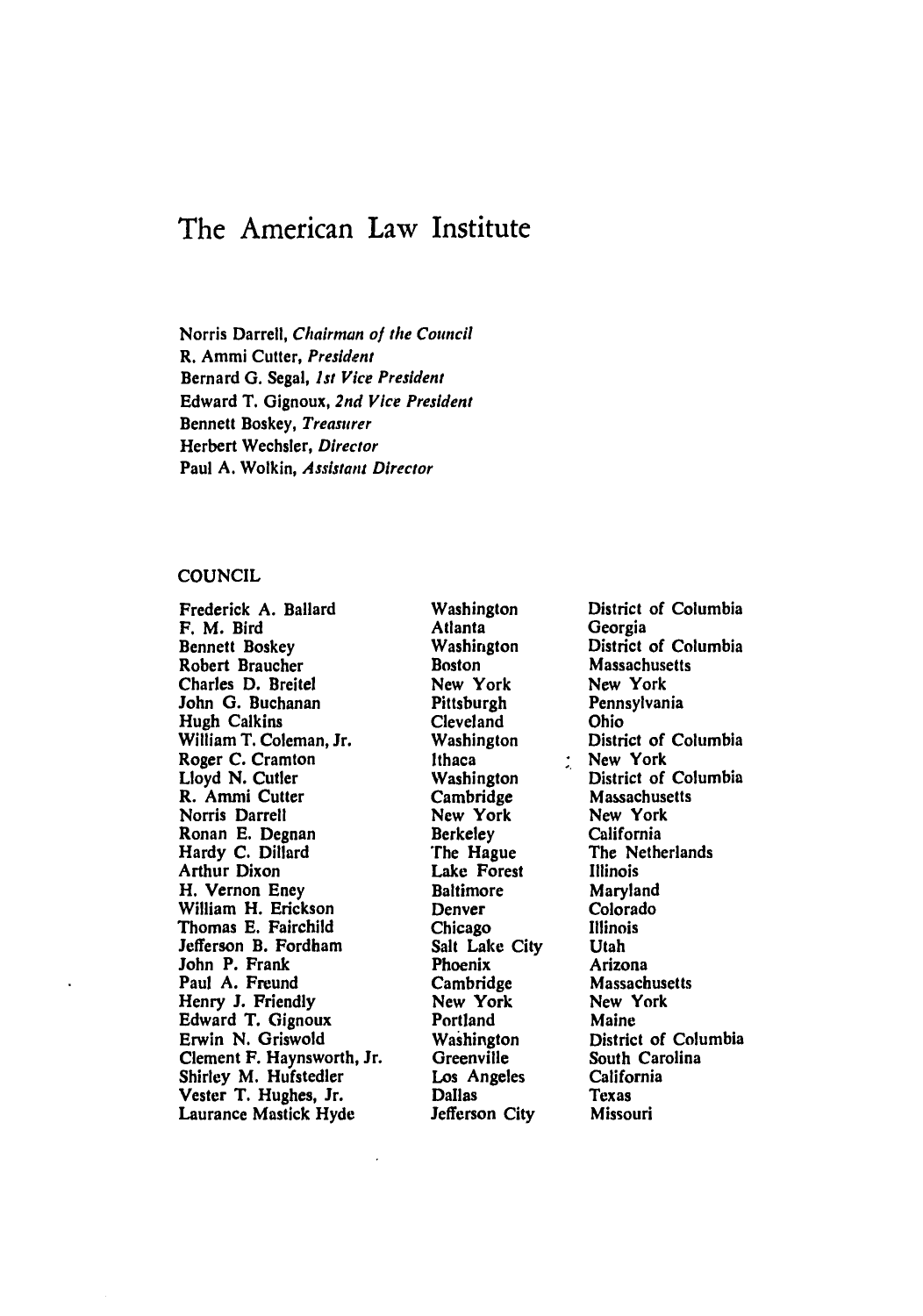William **J.** Jameson Joseph F. Johnston Edward Hirsch Levi William B. Lockhart Robert MacCrate William L. Marbury Hale McCown Wade H. McCree, Jr. Carl McGowan Vincent L. McKusick Charles Merton Merrill Roswell B. Perkins H. Chapman Rose Ernest **J.** Sargeant Walter V. Schaefer Austin W. Scott Bernard **G.** Segal Eugene Bonn Strassburger Lyman M. Tondel, Jr. Roger **J.** Traynor Lawrence **E.** Walsh Charles H. Willard James H. Wilson, Jr. John Minor Wisdom Frank M. Wozencraft Charles Alan Wright Charles **E.** Wyzanski, Jr.

Billings Birmingham Washington San Francisco New York Baltimore Lincoln **Detroit** Washington Portland San Francisco New York Cleveland Boston Chicago Cambridge Philadelphia Pittsburgh New York **Berkeley** New York **Guilford** Atlanta New Orleans Houston Austin **Boston** 

Montana Alabama District of Columbia California New York Maryland Nebraska Michigan District of Columbia Maine California New York Ohio Massachusetts Illinois Massachusetts Pennsylvania Pennsylvania New York California New York Connecticut Georgia Louisiana Texas Texas Massachusetts